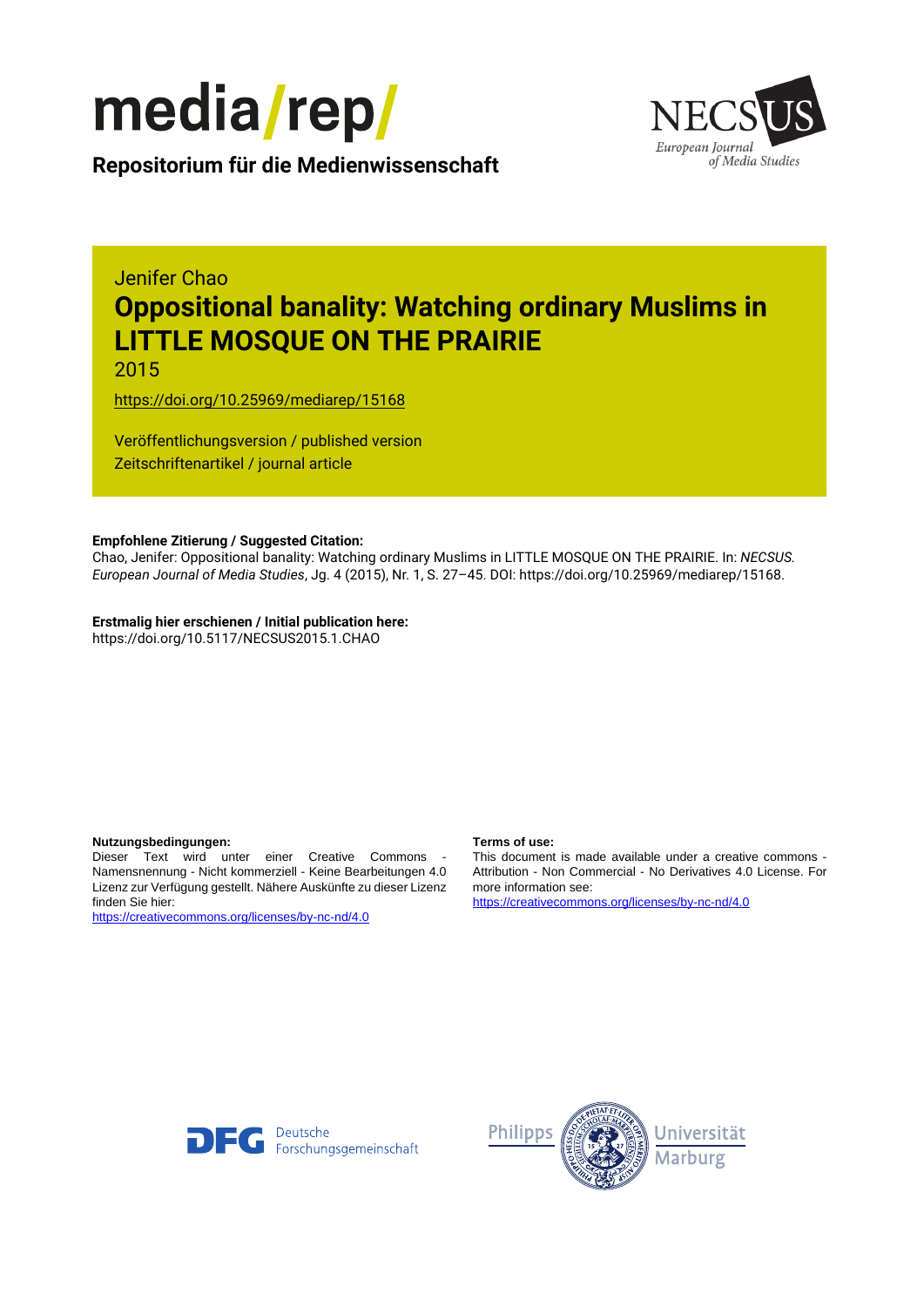**FUROPEAN JOURNAL OF MEDIA STUDIES** www.necsus-ejms.org Published by Amsterdam University Press

# Oppositional banality: Watching ordinary Muslims in 'Little Mosque on the Prairie'

Jenifer Chao

NECSUS 4 (1): 27–45 DOI: 10.5117/NECSUS2015.1.CHAO

#### Abstract

This essay interrogates how the globally-syndicated series Little Mosque on the Prairie (2007-2012) mobilises one of the most beloved television formats – the situation comedy – to insert a banal and normalised gaze toward Muslims and contest hostile representations of Islam in Western media. Through what I have termed 'oppositional banality' the show relocates Muslim identities to the realm of everyday life and out of the confines of global terrorism. Rather than being under the scrutiny of news cameras and viewed through cataclysmic international events the Muslims in Little Mosque are made comical and timeless, subjected to the emotional entanglements of ordinary life.

Keywords: cultural resistance, Islam, Little Mosque, media representation, Muslims, situation comedy, television

# 1 Introduction

In the premiere episode of the Canadian situation comedy series Little Mosque on the Prairie (2007-2012) the character Joe, a white prairie farmer, wanders into the local Anglican parish hall to witness a group of Muslims praying and prostrating in unison. Alarmed, he stumbles out of the building to call the national terrorist-attack hotline. Later he recounts this encounter to his reverend with agitation: 'I saw them [Muslims] bowing and moaning just like on CNN.' While the comical scene parodies the post-9/11 anti-Muslim paranoia that had spread in America, Canada, and elsewhere it also crystallises several perennial debates concerning the visual representations of Muslims and Islam in Western media: first, there remains a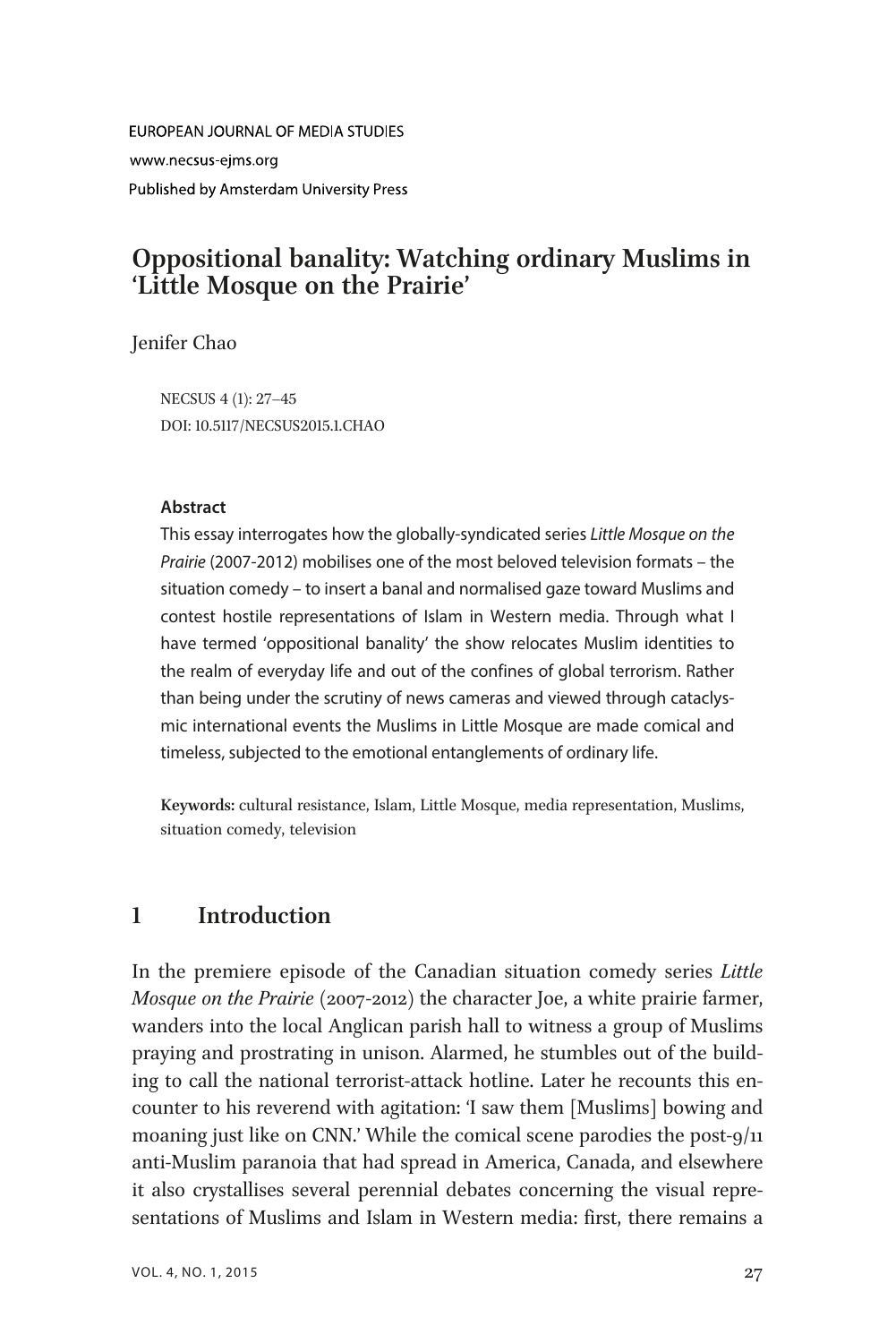tenuous but stubborn visual association linking Muslims and the practice of Islam with terrorism; second and as a consequence of the first, encounters with Muslims for non-Muslims like Joe become moments of alarm and panic; and third, perceptions of Muslims and Islam are often shaped by the media, in this case the news media.

No doubt these interrelated strands already propelled debates before the 9/11 terrorist attacks in America in 2001, given a visual heritage of Western hegemonic representations of Arabs and Muslims already existed;<sup>1</sup> these same debates over politics of representation have intensified following 9/11 and beyond as images and public discourses relating to Islam and Muslims continue to be entwined with the effects of the war on terror, security concerns,<sup>2</sup> and the circulation of Samuel Huntington's much-criticised civilisationalism discourse.<sup>3</sup> Recent terror incidents – the *Charlie* Hebdo attack in Paris and other atrocities committed by extremists elsewhere, including the beheadings of Western hostages by the so-called Islamic State (IS) – have further inflamed public discussions on these and other issues such as the battle between freedoms of expression and extremism.

Against this complex background of global developments Little Mosque (henceforth thus shortened) becomes a relevant case study because it addresses these same debates concerning Muslim identities, Islam-West relations, assimilation, and politics of representation. Having premiered on Canadian Broadcasting Corporation (CBC) in 2007 and ending in 2012 after six seasons Little Mosque features a mosque located intentionally in a church. It parodies many post-9/11 scenes: Muslims or dark-skinned foreigners interrogated at airports as terrorist suspects, Muslims placed on airlines' no-fly lists, and mosques under police surveillance. Acting as a comic relief to succour anti-Muslim fears and hostility the show directly opposes stereotypes and hostile perceptions toward Muslims by exaggerating these attitudes or exposing their instrumentalisation by Western media<sup>4</sup>

This essay demonstrates how the series mobilises one of the most beloved television formats – the situation comedy – to insert a banal and everyday gaze toward both Muslim bodies and the religion. By showcasing the mundane experiences of a Muslim community the show contests hitherto hostile televisual representations through what I have termed 'oppositional banality'. My analysis first traces the necessity of this visual normalisation by outlining the post-9/11 political and cultural backdrop against which Little Mosque has emerged. The examination proceeds to detail this banality as enabled by the situation comedy genre that relocates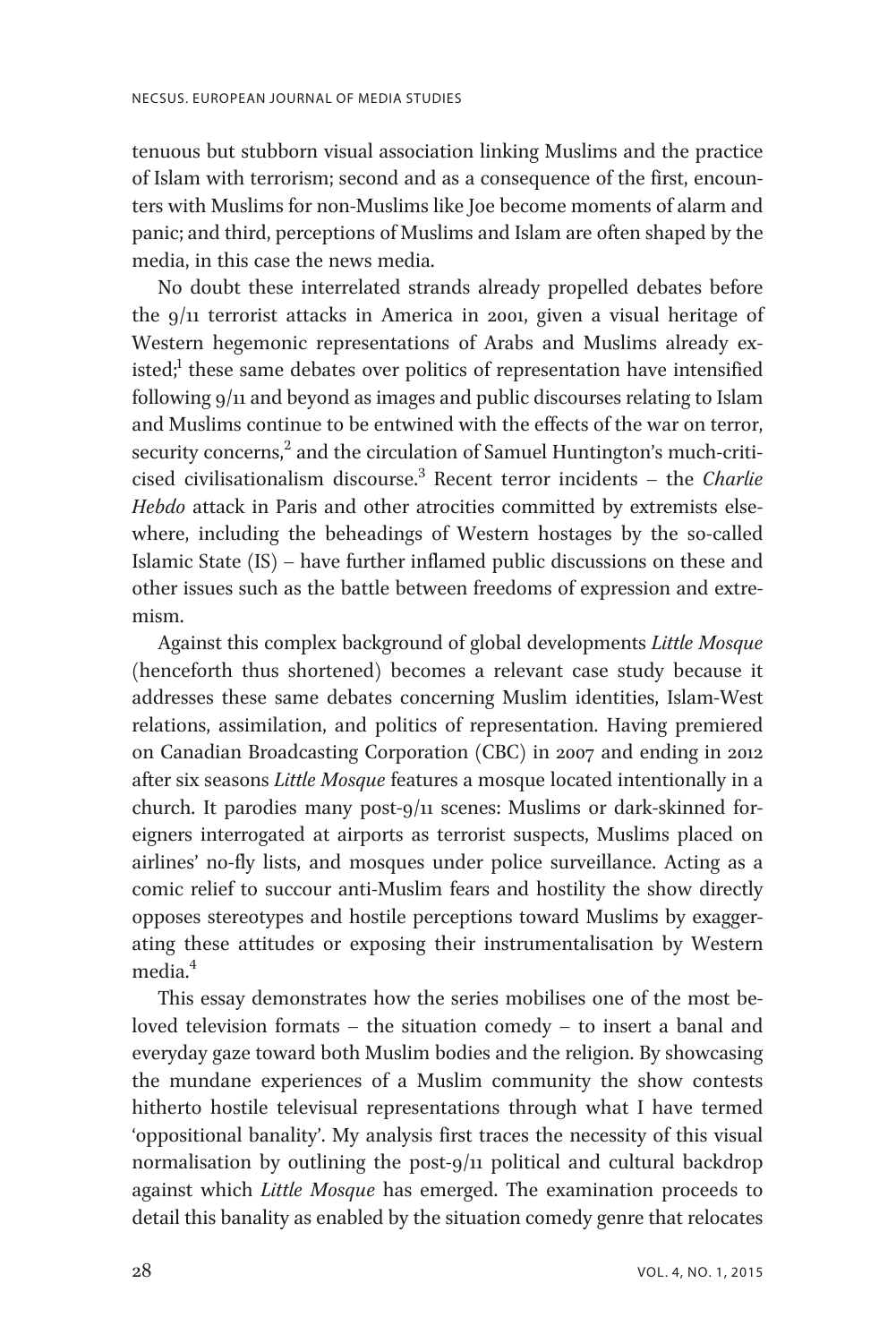Muslim identities and Islam to the realm of everyday life and maximises the emotiveness of conviviality, as articulated by Paul Gilroy. Together this banality aims to remedy a belligerent visuality, becoming an act of opposition that harnesses the potential of humour and laughter. The essay then questions whether these visual manoeuvres have expediently depoliticised Muslim identities and sentimentalised Islam. The study concludes by arguing that while the show is able to construct a different visibility for Muslims this new presence nevertheless rests on elements of similitude, recognisability, and conformability which affirm Western secular hegemony rather than undermining it.

# 2 Little Mosque, big aspirations

Little Mosque offers a homey depiction of a Muslim community as its members interact with non-Muslims in their fictional Canadian prairie town of Mercy. The show's first episode attracted 2.1 million viewers which, according to a television critic, was a feat in a country where an audience of one million is already a hit.<sup>5</sup> Although originating in Canada the show circulates globally through syndication. Pointing to the sensitivity of the subject matter the series belatedly made its way to America in 2013, appearing on the cable and satellite television channel Pivot. The show's title is an allusion to the classic American book and television series Little House on the Prairie. While the show's Muslim-Canadian creator Zarqa Nawaz downplays the connection and explains that the title has



Fig. 1: Promotional photograph for 'Little Mosque' featuring, from left to right, Barber (Manoj Sood), Rayyan (Sitara Hewitt), Amaar (Zaib Shaikh), Reverend Thorne (Brandon Firla), Yasir (Carlo Rota), and Sarah (Sheila McCarthy). All photographs are courtesy of WestWind Pictures.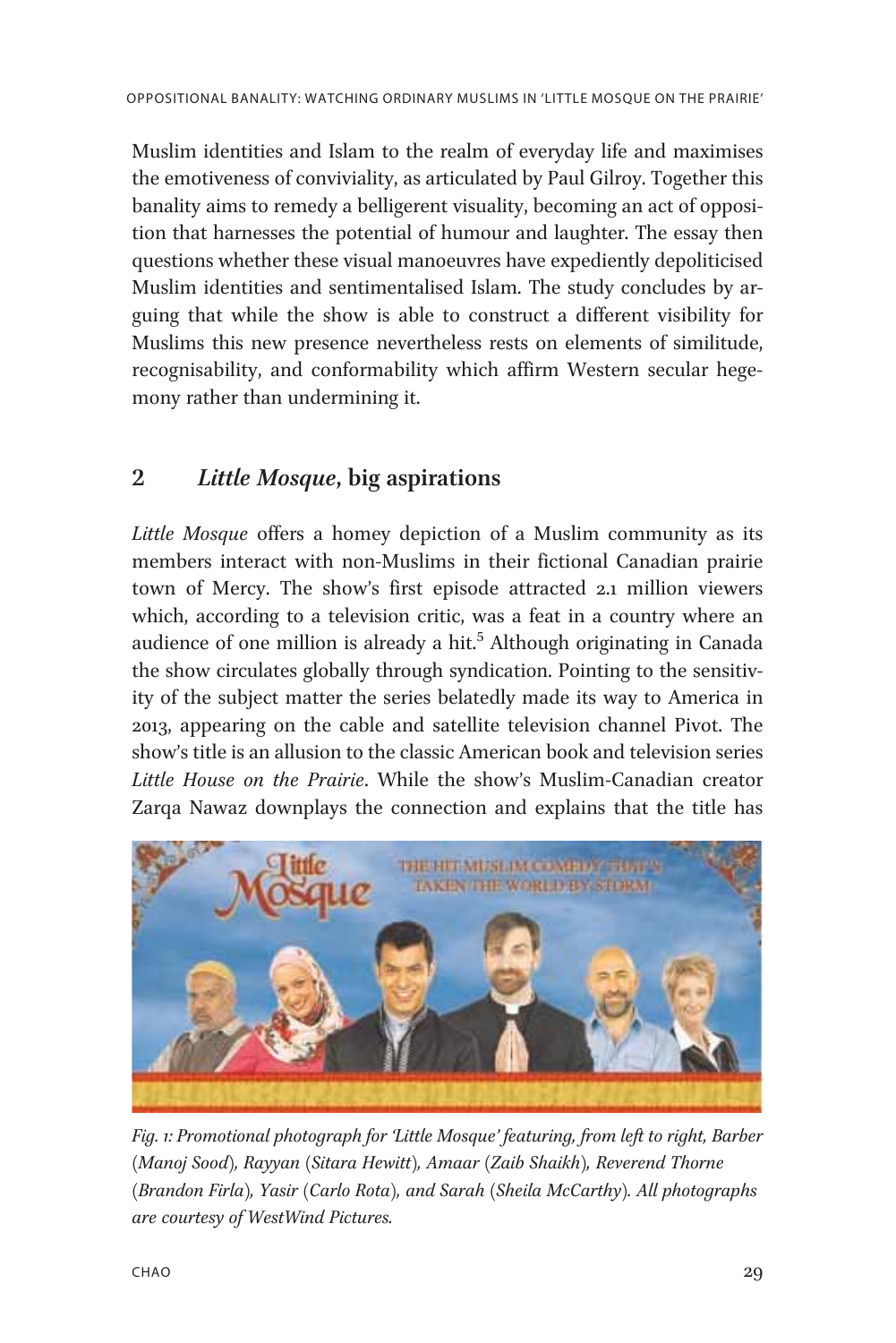more to do with her own move from Toronto to a Canadian prairie town, the intertexuality is evident in the shows' parallel narratives of family and community life, westward expansion, and settlers-versus-natives conflicts, with Little Mosque offering a reversed and more complex dynamic of racial and religious tensions.<sup>6</sup>

The show's storylines contain a Muslim perspective that showcases the religious practices of Islam, such as the five daily prayers and halal food, and popular universal themes such as family and marriage life, love, and friendship. More ambitious is the aim identified by Nawaz, who hopes the situation comedy would alter the public's misperceptions and misrepresentations of Muslims. She explains:

a lot of people don't see Muslims in the media, they only see the male terrorist or the oppressed Muslim women. They get a skewed perception of the Muslim community. This is a show that examines the ordinary lives of ordinary Muslims. Muslims are parents ... they are holding down jobs; they are paying off their homes; they are paying off their bills, and no one ever gets to see that side of the Muslim world.<sup>7</sup>

Nawaz is articulating what scholars have already pointed out: Orientalist cultural stereotypes underscore the persistent hostility of Western media toward Islam and Muslims.<sup>8</sup> Researchers have scrutinised numerous post-9/11 visual and other textual representations and argued that they mostly hold fast to expected stereotypes.<sup>9</sup> Against this backdrop Little Mosque is widening the debate with a different, although not necessarily new, strategy. Using the situation comedy to contest media misrepresentations has a precedent. The most familiar case is the American programme The Cosby Show (1984-1992), which offered a positive characterisation of a successful African-American family, deviating from the negative and distorted television representations of African-Americans from previous decades.<sup>10</sup> Some have drawn the parallel and dubbed Little Mosque the 'Muslim Cosby Show'.

Although Nawaz uses neither the word 'resistance' nor 'opposition' when describing *Little Mosque* her rejection of the caricatural and anti-Muslim stereotypes echoes the sentiment of many Muslim and American-Muslim writers and artists who believe stereotypes and misrepresentations serve as a site for cultural contention and resistance.<sup>11</sup> Cultural resistance in this context is synonymous with self-representation and self-articulation through counter-images, narratives, and history. The situation comedy's prominent attribute of humour also generates oppositional possibilities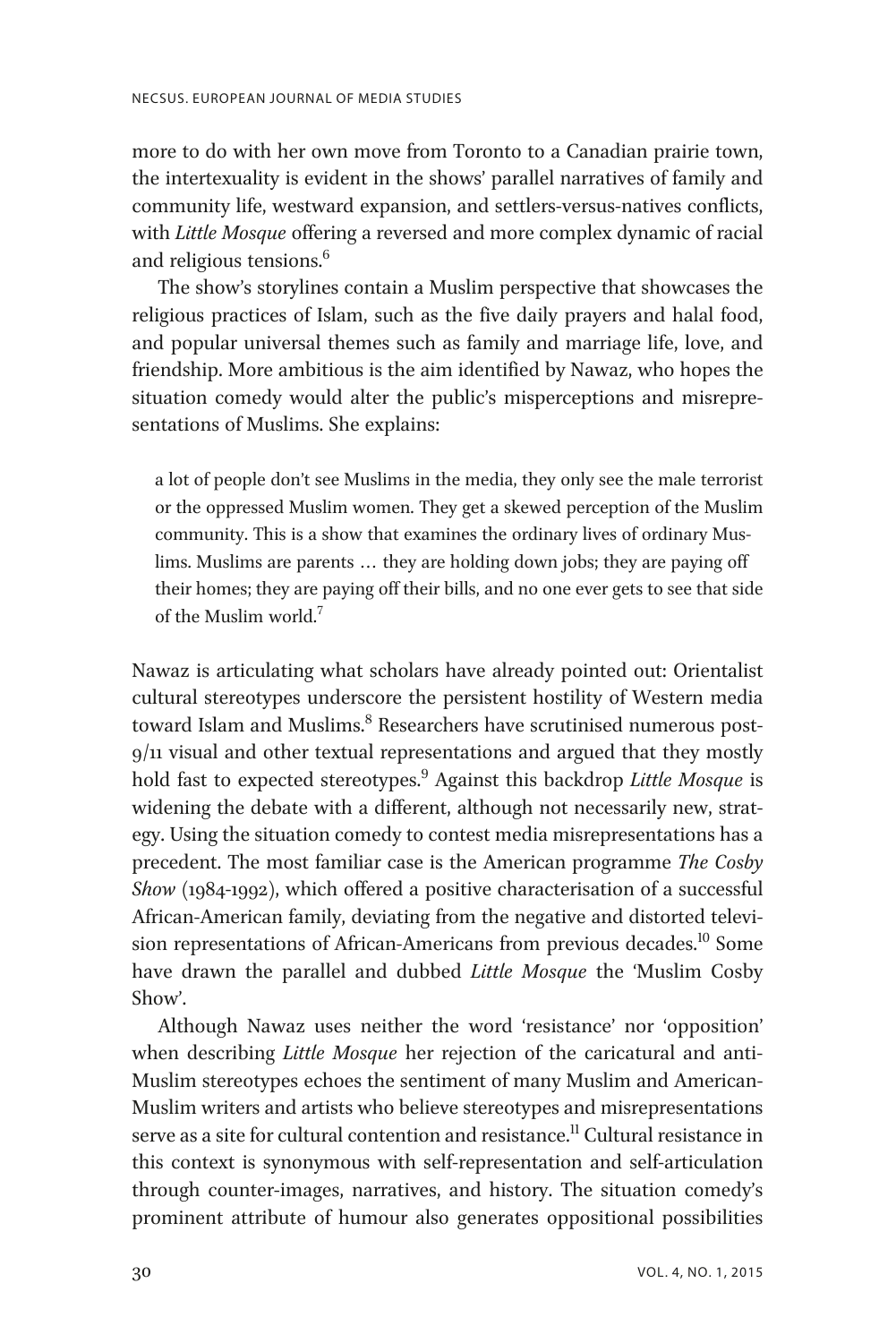to neutralise an antagonistic gaze. Indeed humour as a form of resistance has been well established, with Mikhail Bakhtin's description of the carnival being foundational.<sup>12</sup> In the case of *Little Mosque* humour and laughter are important elements but poking fun at post-9/11 effects such as airport security, the no-fly list, and racial profiling can be precarious. However, what is potentially more consequential is the opportunity now available for Muslim bodies to become sites of comedic performance, as I will soon demonstrate.

The characters in Little Mosque reflect the diversity among the followers of Islam and its varying ideologies in opposition to the perception that the religion is homogenous and monolithic; their designations include reformist, moderate/feminist, conservative, and also nominal. Their countries of origin are Nigeria, Pakistan, and Lebanon, along with second-generation Canadian-Muslims and a white Canadian Muslim. This Muslim element is further negotiated through the Canadian context, as testified by CBC's promotional phrase: 'Small Town Canada. With a Little Muslim Twist.' The locations of Canada and the prairie raise multiple issues regarding the specificity of Canada's publically-funded television, its geographicalideological politics, as well its national imaginary and multicultural policies. However, my analysis concentrates on the show's transnational attributes and implications due to my own alternative viewing position: not on CBC during the show's regular Monday night slot, but rather via a DVD and on YouTube in America and multiple European countries, as well as on Dutch television. This shifting method of viewing does not disregard the show's Canadian roots and its space of production but it does lead to other lines of thinking.

This is also because the show approaches its own geographical locations with tremendous ambivalence. Jokes sometimes highlight Mercy's own regional location by making fun of Toronto. However, the prairie setting is seen only in the opening credits and occasionally when characters wander outside and into the public spaces of Mercy. The show's storylines generally do not concern the national or the prairie location with the exception of two episodes: 'Wheat Week' and 'Mercy Beet', which are specifically connected to the prairie economy. It is also noteworthy that the show's title has been shortened to Little Mosque with the prairie reference dropped when shown in America. There is indeed an unresolved geographical disorientation when examining the show which defies clear geographical delimitation. Its location in the Canadian prairie has to be weighed against its generic approach to Islam and its global success, which seems to be due to its universal appeal.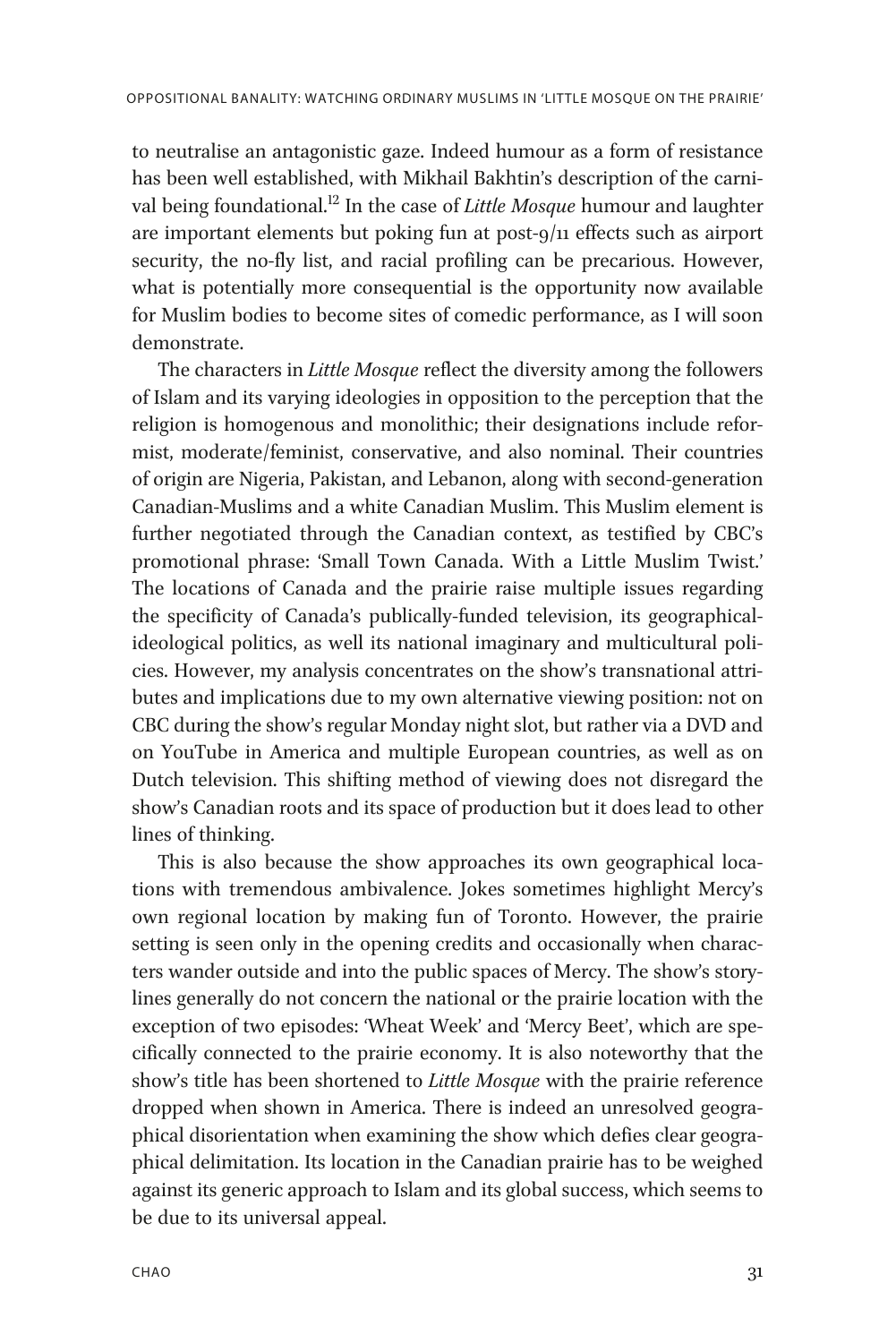In addition, previous scholarship has focused precisely on the show's Canadian origin and specificity but lacked an examination on how the overarching Muslim identity, which lies at the heart of the show rather than its geographical distinctions, is significantly linked to Muslim media representations and debates on the integration of Muslim communities in Western societies.<sup>13</sup> My examination of the show's politics of representation is hinged on visibility and visuality, interrogating the boundaries that delineate a sphere of appearance for Muslims and Islam. This exploration also introduces the two aforementioned aspects – the genre of situation comedy and the potential of humour as a resistant practice – demonstrating how the show inserts a more congenial and convivial mode of watching Muslims which, in the post-9/11 context, had gained greater oppositional significance.

# 3 'Mixing' bodies and genres

In response to negative media images discussions about representations of Muslims and Islam are often limited to the 'critique-of-stereotype' approach which aims to address the inadequacy or distortion of representations. However, French theorist Jacques Rancière argues in a different context that an image does not stand alone or exist solitarily but rather

it belongs to a system of visibility that governs the status of the bodies represented and the kind of attention they merit. The issue is knowing the kind of attention prompted by some particular system.<sup>14</sup>

Although Rancière is speaking here about photographic images this attention to a broader system of visibility is helpful for the discussion at hand. Moving beyond specific negative or positive images, then, a productive discussion would consider the existence of a wider system of visibility or visual regime governing Muslim bodies and Islam. What is helpful is to investigate the dominant interpretive grid or televisual distribution of the visible that renders Muslims and Islam perceptible and known by focusing on genre, a key factor that affects visibility. What becomes prominent in my analysis is the act of looking at Muslim bodies and to question how that act itself is framed.<sup>15</sup> This is to inquire into the construction of the Muslim body as an element in an existing visual regime that structures what is possible to see – or more bluntly, what kinds of Muslim bodies are possible to see on television and what are the possible ways of seeing.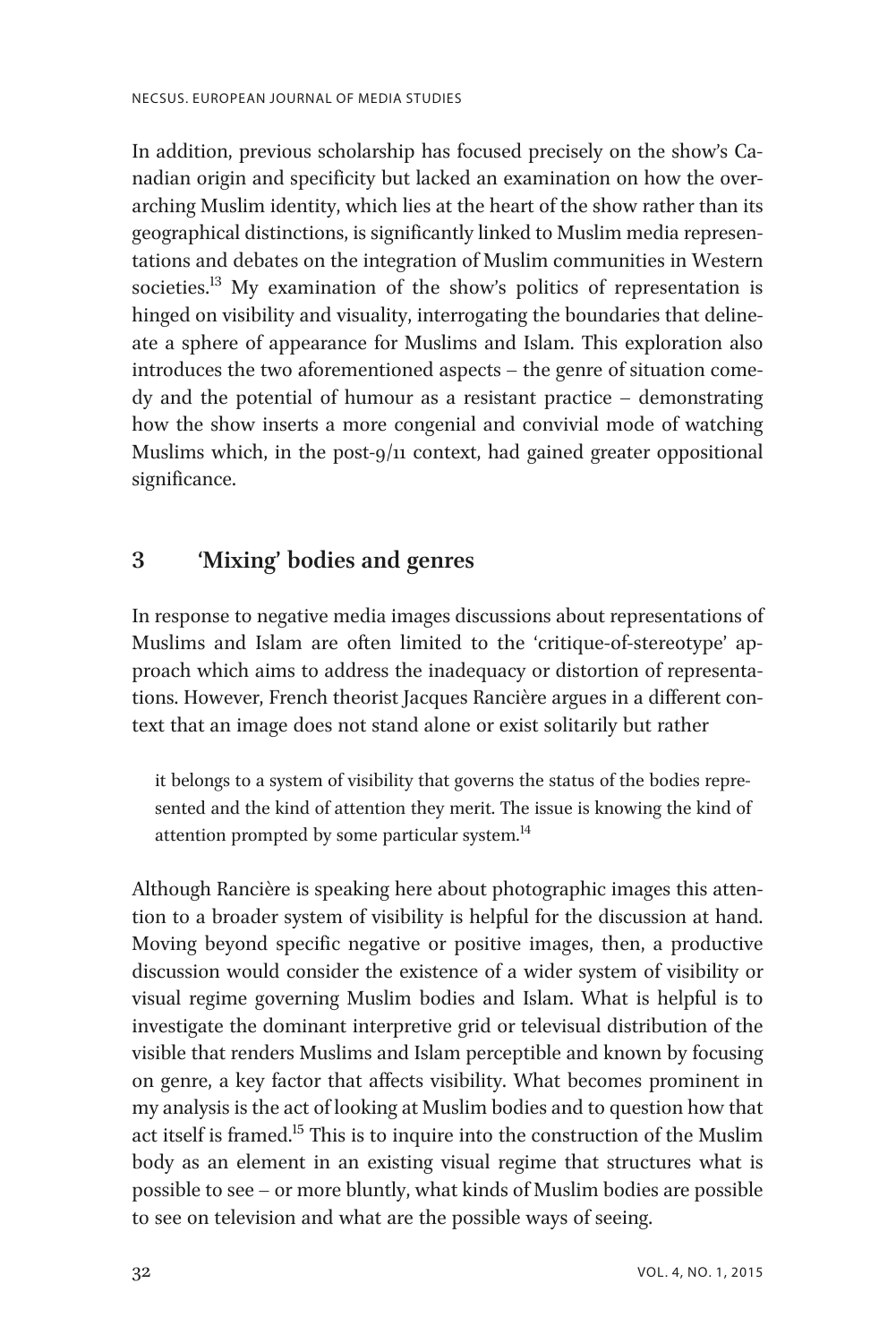It is helpful to briefly think through Rancière's foundational idea of the distribution of the sensible which, although he considers it in relation to the ways a political community is structurally divided, can be posited more broadly here in terms of the distribution of genres and the pairing of bodies and themes within the televisual landscape. For Rancière that process of partition is also related to the deterministic apportionment of competences (who is qualified to speak and act), visibility and audibility (who becomes visible/audible or not in a common space), and capacities and capabilities (what a body can/cannot do consequently). It is a form of distribution that ultimately establishes delimitations.<sup>16</sup>

How might this logic of distribution and its subsequent delimitations relate to visualising Muslims and Islam? In terms of televisuality apportionment and delimitation are two ways of discussing Muslims' and Islam's entrances into this media sphere of appearance. I reframe Rancière's theoretical thoughts on the distribution of the sensible to suggest a broad administration of the media landscape that has the proclivity to partition Muslim bodies to the realms of terrorism. Media in America in particular and in the West more broadly generally encounter Muslims and Islam both before and after  $9/11$  through the confines of dramatic incidents such as suicide bombings, gun attacks, and beheadings. The  $9/11$  catastrophe, the subsequent wars, and the related issues of national security and Islamic radicalisation are subjects that are by necessity represented by news-related genres like the daily news broadcasts, current affairs programmes, and documentaries which in turn thrive on and are dictated by contemporary events. Having their status grounded in the reproduction of reality, transmitting what some might even think as 'unmediated reality', <sup>17</sup> news genres emphasise and accentuate society's most current and dramatic conflicts.

Given that Islam is a vast subject depictions of it would assumingly encompass a wide range of televisual genres and narratives. Still, it has been the emergence of terrorism inspired by radical Islam that has dominated the media's imagination. Critics often do not think beyond the negative media images themselves and address how those images are the consequences of Muslim identities and Islam being firmly entrenched within the limited factual genres. As Rancière comments in another context, ' ... the distribution of genres – for example, the division between the freedom of fiction and the reality of news – is always already a distribution of possibilities and capacities ...' for those represented.<sup>18</sup> In this way Muslims and Islam are confronting an uneven distribution that determines how they will appear on television and to which specific genres they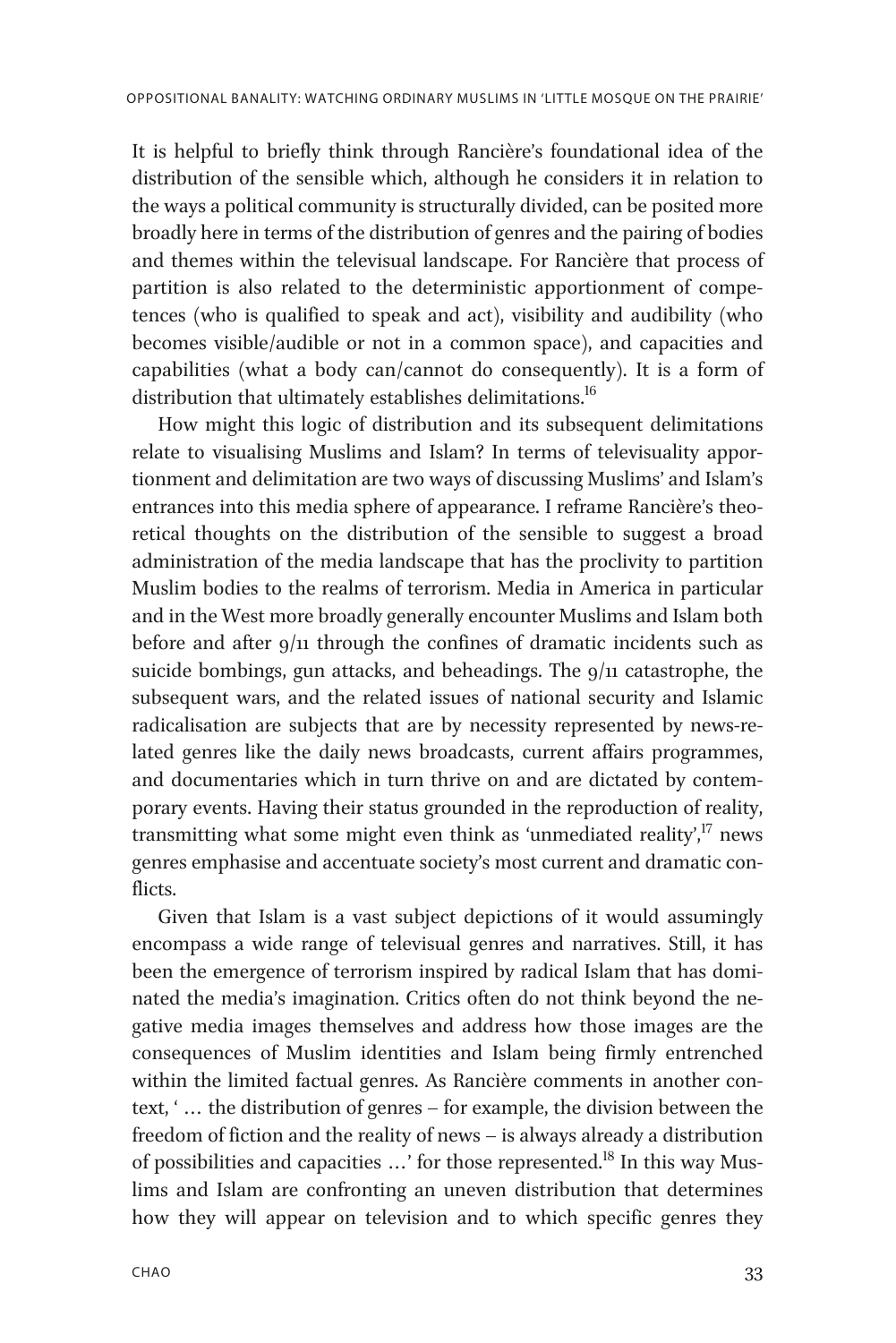should be assigned, which in turn dictate and delimit how they are to be portrayed and with what kinds of capacities. Television genres impact thematic content, dictate expressive range and emotive scope, and establish formulaic constraints; $19$  they are a way of framing a specific mode of visibility and visuality. No doubt genre categorisations are dynamic and cannot always be solidly fixed, given programmes can also contain a mixture of genres.<sup>20</sup> They nevertheless help to determine capacities and possibilities for those bodies represented within, how viewers will experience these encounters, and what forms of knowledge, entertainment, and excitement are to be gained.

Muslims are certainly the subjects of fiction in a myriad of films and television dramas. When they appear in those non-factual formats they are still habitually scripted within the themes of global terrorism, homeland security, and fundamentalism.<sup>21</sup> Appearing in this news and terrorism-oriented visual system means Muslims merit tremendous media attention only and when they function as emblems of global terrorism (as terrorists, suspects, or terrorists-to-be) or as pressing problems of multicultural societies.

There are a few exceptions to this narrow visual regime. In America there was the little-known CW Network situation comedy Aliens in America (2007-2008) which was cancelled after one season with 18 episodes, and the reality show All-American Muslim (2011-2012) on the cable channel TLC which was also cancelled after just one season with eight episodes. As the titles from both shows intimate the Muslim identity is forcefully embedded within an American geographical location, national identity, and lifestyle. Compared to these two programmes Little Mosque has ambitions that are bolder and more substantial. It offers a dramatic shift in the distribution of the sensible that transforms Muslims from news-making bodies to comedy-making and banal bodies, as I will argue in the following section. In opposition to news the situation comedy has the potential to deter Muslims and Islam from being only recognisable and perceivable through realism or contemporary events of terrorism.

## 4 Seeing Muslim bodies differently

While comedy exists in numerous forms on television none is as familiar and popular as the situation comedy, one of the staples of television.<sup>22</sup> Its basic features of fixed and likable characters, locations (in a studio with several sets), narrative style (conflict to resolution and happy ending),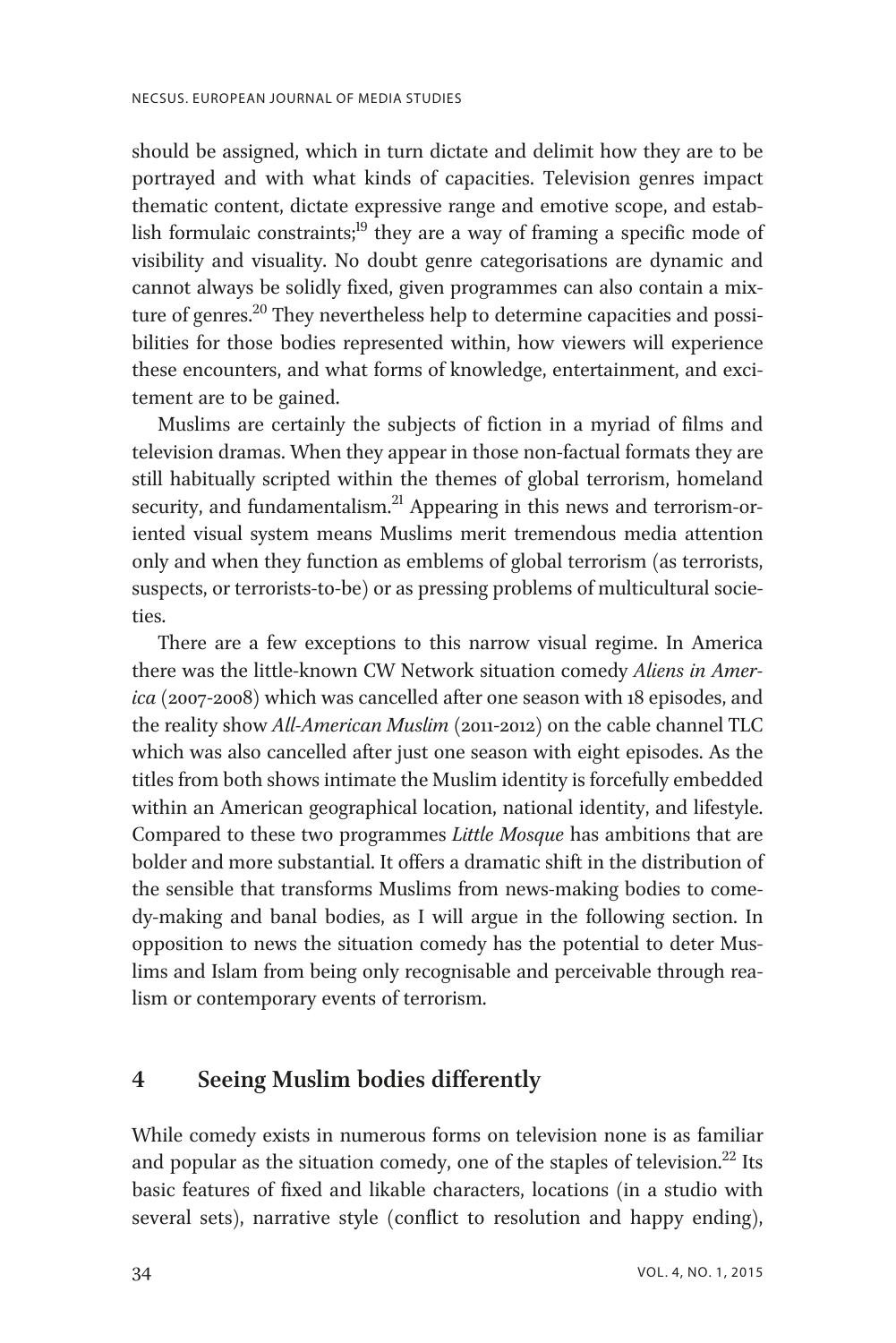warm moments, humorous situations, one-liners, and physical comedy<sup>23</sup> create more congenial viewing intentions than the news genres. Little Mosque adheres faithfully to the conventions, norms, and features of the situation comedy and as such positions Muslims and Islam in a very different context via a contrastive aesthetic, tone, and plot. The show might be considered a traditional family situation comedy, with the family being the various individual Muslim families showcased and the Muslim community that acts as a wider family. With this emphasis its studio sets also follow the family situation comedy iconography: the cosy kitchen and living room of the Hamoudi family, the principal Muslim family in the community, and the character Fatima's welcoming diner-style café. One other key setting is that of the Mercy mosque, which is located within the Anglican church since Muslim worshippers are unable to find any other building in town that is willing to house it.

This fictional mosque offers a significant opportunity to portray Islam's spaces and soundscape in a different mode from other Western media representations that have taken on violent connotations.<sup>24</sup> In a study on the sounds of the war on terror Corey Creekmur explores the various functions of the adhan (the call to prayer) and Muslim prayer in films and television dramas. He argues that

in popular American media, Muslim prayer has become the sound of Islamic fundamentalism rather than a common cultural practice; it anticipates political violence while masquerading as religious ritual, narratively functioning as the sonic prelude to the danger that soon follows.<sup>25</sup>

In contrast the fictional mosque and Islamic prayers in Little Mosque are visualised within a religious context. In the show the mosque is only designated as such by a small sign posted on top of the entrance to the parish hall and a metal structure upholding the symbolic crescent affixed to the church's roof. The mosque itself consists of the imam's office and a plain prayer hall, which is decorated with individual prayer rugs, wall decorations, and a minbar. There are no other props that signify drastic differences either religiously or culturally. Absent too are the overtly connotative visual and audible cues of minarets and the *adhan*. The mosque's diminutive size as suggested by the word 'little' in the show's title is also cosy, if not reassuring, given that real-life urban mosques are sometimes seen as sites for radicalisation.

In the final season when the Muslim community builds its own mosque it possesses more elaborate features including minarets and stained glass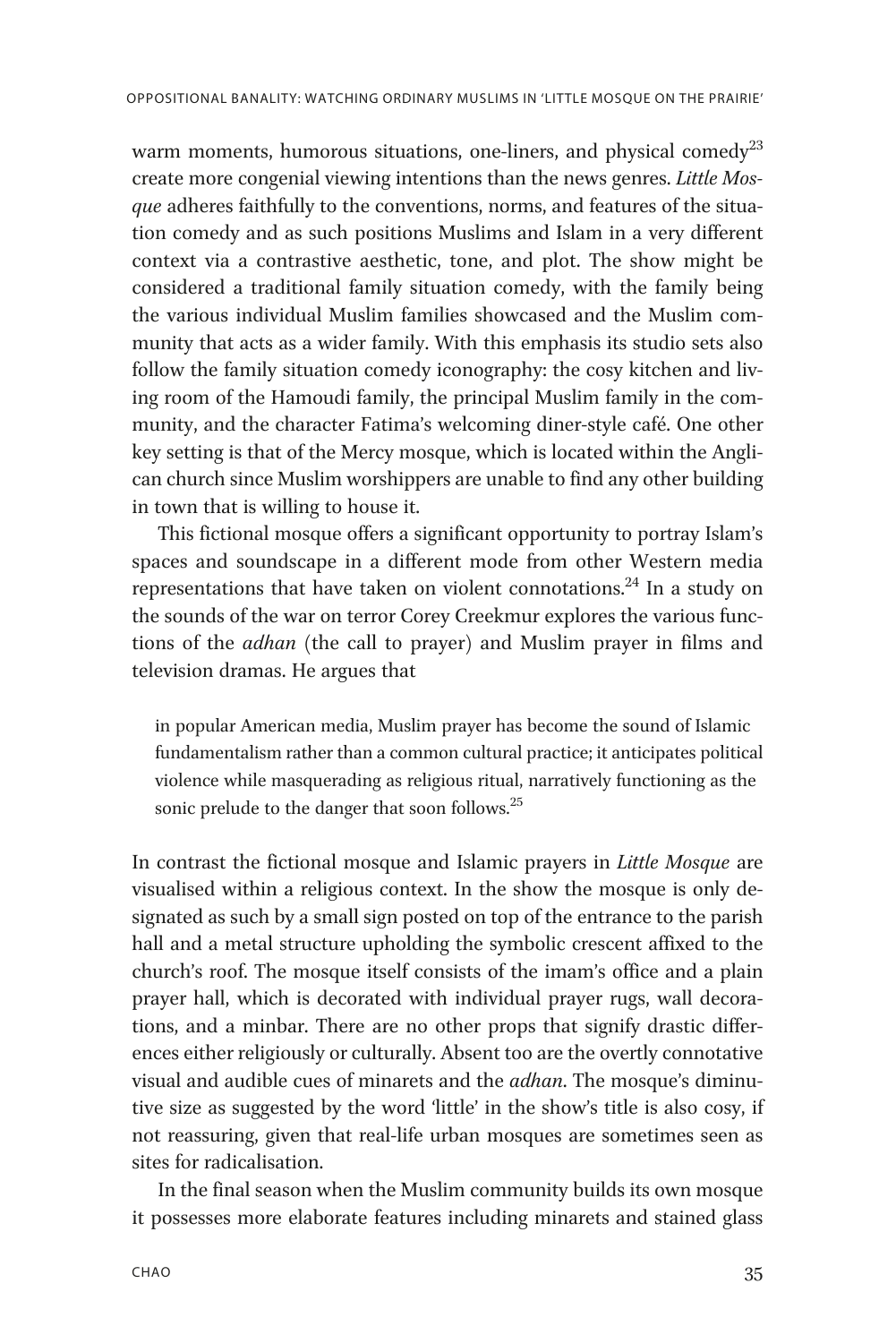

Fig. 2: Promotional photograph for the 'Little Mosque' finale with Sarah (Sheila McCarthy) in the new mosque.

windows. Although the construction of the mosque is incorporated into the plotlines of the last few episodes the actual space is featured only briefly during the mosque's grand opening in the series finale. A wideangle shot from the mosque's balcony is used to reveal its minimalist aesthetic. This is also seen in the promotional photograph for this mosque-opening episode, which CBC has placed on the show's website. The space of simple grandeur is dramatically-lit with the character Sarah kneeling for her morning prayer. The undertone is one of romantic fascination, returning the space of the mosque from the political to the sacred. For the rest of the episode the mosque is visually downplayed, as its opening coincides with another storyline that culminates in the marriage of a non-Muslim character who wants her wedding at the mosque. The prayer hall is thus familiarised as the setting for a Christian wedding ceremony with the bride walking down the aisle to Pachelbel's Canon in D.

In addition group prayers and individual prayers in the programme are uttered and performed but stripped of any fearful emotive values. In fact prayer scenes appear to have a didactic purpose rather than a politicised framing. One such scene occurs in the fourth episode of the first season involving the character Rayyan. The scene appears toward the end of the show with Rayyan sitting on the steps leading to the mosque and talking to the imam Amaar who scolds her for harbouring ill will toward her mother and urges her to pray. Heeding Amaar's advice, Rayyan stands up and enters the mosque. At this point it is logical from the preceding dialogue that Rayyan intends to go pray in the prayer hall, while there is nothing in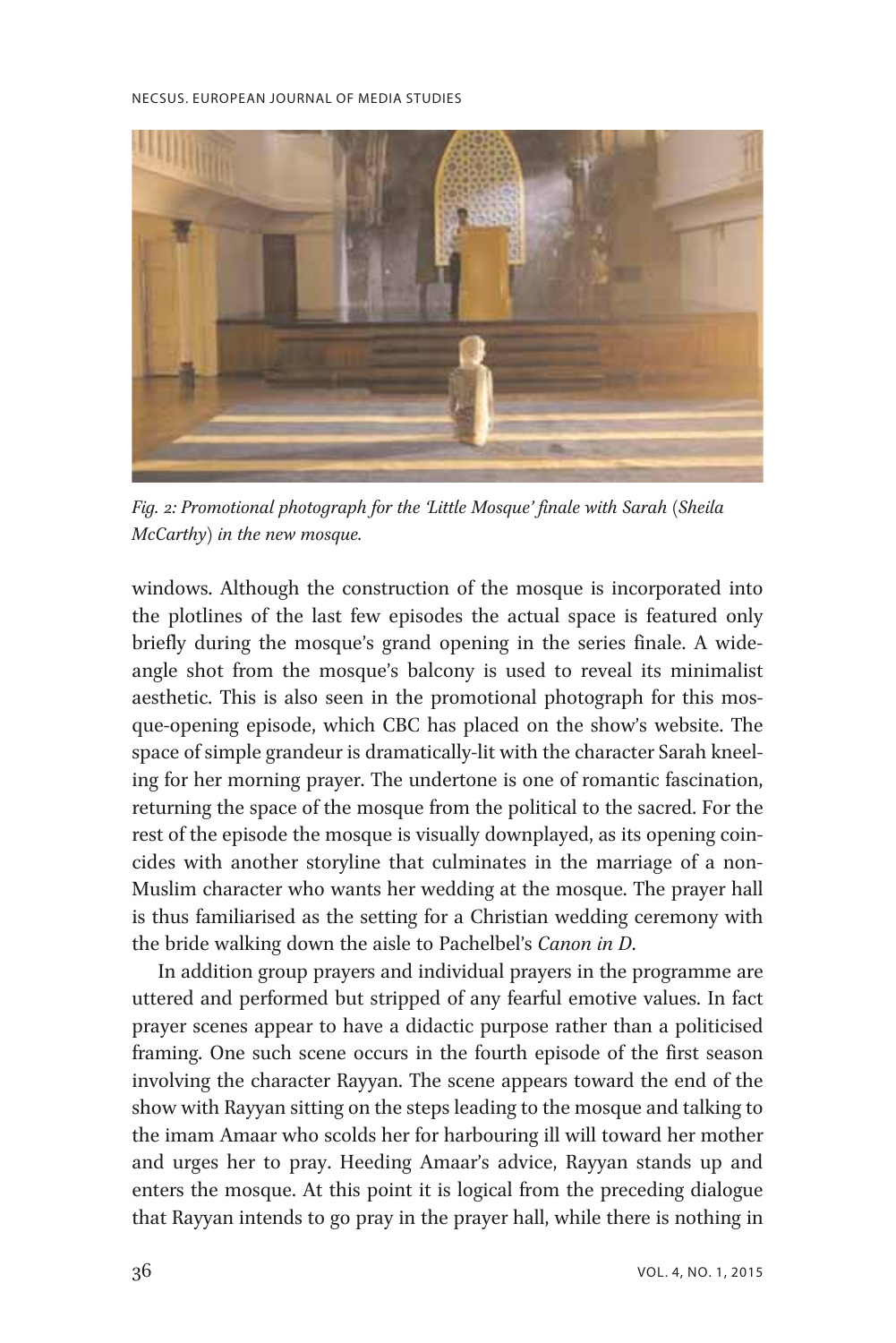the storyline later that requires an actual praying scene. However, what occurs next are four shots that follow Rayyan into the prayer hall documenting her every physical movement as she performs the act of prayer. Utilising medium and close-up shots the scene demystifies and accentuates Rayyan's prayer movements for non-Muslim spectators, given that practicing Muslims would likely be familiar with this daily practice. The scene posits Islam in the private realm as a personal religious experience while serving at the same time as a pedagogical moment to educate viewers on the practice of prayer.

With its studio settings and the neutralised mosque the show locates Muslims and Islam within domestic spaces and out of the confines of global terrorism. Rather than being under the scrutiny of news cameras, perennially vilified as a group responsible for extreme violence, and dismissed as being 'unassimilable' in Western multicultural societies, the Muslims in Little Mosque are made banal and ordinary, subjected to the emotional entanglements of everyday life and personalised with their own individual histories. While references to terrorism and  $9/11$  abound in the show, which is thus still haunted by that outside world of political violence, Muslims and Islam in Little Mosque nevertheless become timeless – or perhaps more accurately untimely in the sense that their presence is a timely response to post-9/11 misrepresentations, and yet their portrayals are no longer conventionally and conveniently anchored in historic moments and cataclysmic events. Instead they are ensconced within the homey situation comedy world and dwell in the uneventfulness of domestic times. Thinking again with Rancière's idea of partition, the wisecracking Muslims of Little Mosque have strayed away from their prescribed realm of controversial global problematics to spaces of the ordinary.

## 5 Watching convivial relationships

While the Muslim body itself is a site for the politics of representation it is also that body's relationship with non-Muslims that has provoked public debates, most often through the leitmotif of a cultural clash. Against this antagonism Little Mosque showcases multicultural friendships and community, endeavouring to transgress the 'us versus them' demarcation. The series portrays a specific vision of a Muslim/non-Muslim relationship that can be best visualised through Paul Gilroy's concept of convivial culture, a vision of cross-cultural relationship that opposes Huntington's thesis of civilisationalism. As part of his discussion of multiculturalism in Britain,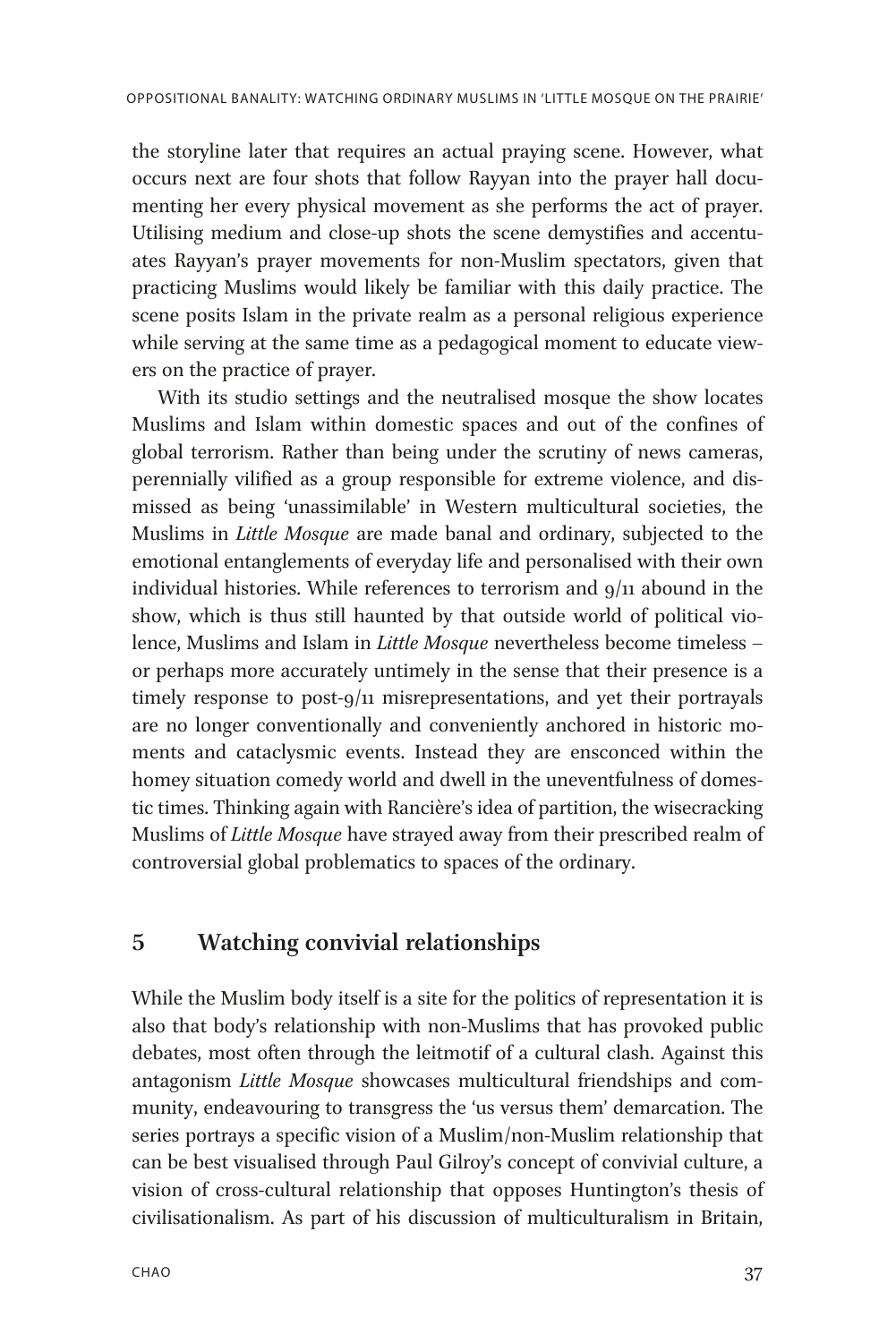Gilroy introduces the concept of convivial culture or conviviality, defining it as 'the processes of cohabitation and interaction that have made multiculture an ordinary feature of social life in Britain's urban areas and in postcolonial cities elsewhere'. <sup>26</sup> Gilroy has used the same set of adjectives repeatedly to capture the dynamic of this ordinary multiculturalism: spontaneous, organic, chaotic, unkempt, unruly, everyday, demotic, and perhaps even banal. What convivial culture privileges is an informed affiliation based on shared common interests and social desires.

While Little Mosque takes place in different political, historical, and geographical contexts the term is still helpful due to the broader issues of identity, differences, and multiculturalism. This concept is also appropriate despite the show's setting in a Canadian prairie town because, as I stated earlier, that location is quite ambiguous. More importantly the relations between Muslims and non-Muslims are distinguished by this spirit of conviviality; each week the storylines unfold with this routine and mundane exposure to difference. The show's expressions of conviviality between the two communities reflect that, as Gilroy has argued in the British context, cohabitation and encounter with difference need not be a source of fear, anxiety, or violence.

This conviviality is exhibited through the stable friendship between the imam Amaar and the Anglican Reverend Magee – the metonymies of Islam and Christianity. Since the mosque is housed within the church this proximity between the Muslim and non-Muslim communities leads to Gilroy's everyday, spontaneous, and organic moments of conviviality. Having the mosque within the church also means Amaar's and Reverend Magee's offices are near each other, prompting various idyllic and convivial moments between the two spiritual leaders. They are often shown sharing cups of tea or playing a game of chess during their working hours as well as walking through the park or sharing a bench outside the parish hall. Of course not all relationships in the show are convivial; the two characters of Barber and Fred often articulate the conflicts between the Muslim and the non-Muslim communities. Fred, the white shock DJ at the radio station, constantly demonises and vilifies Islam, sowing suspicion and paranoia as a way to drive up ratings. Barber, a Muslim, inanely calls Mercy's white townsfolk 'infidels', 'heathens', and 'crusaders'. However, these hostile attitudes are always blunted by the humour of a situation comedy. The show's comical scenes drastically sever Muslims from their highly-politicised 'terrorist' designation and transform them into bodies that generate laughter through forms of humour: caricature, wordplay, repartee, and misunder-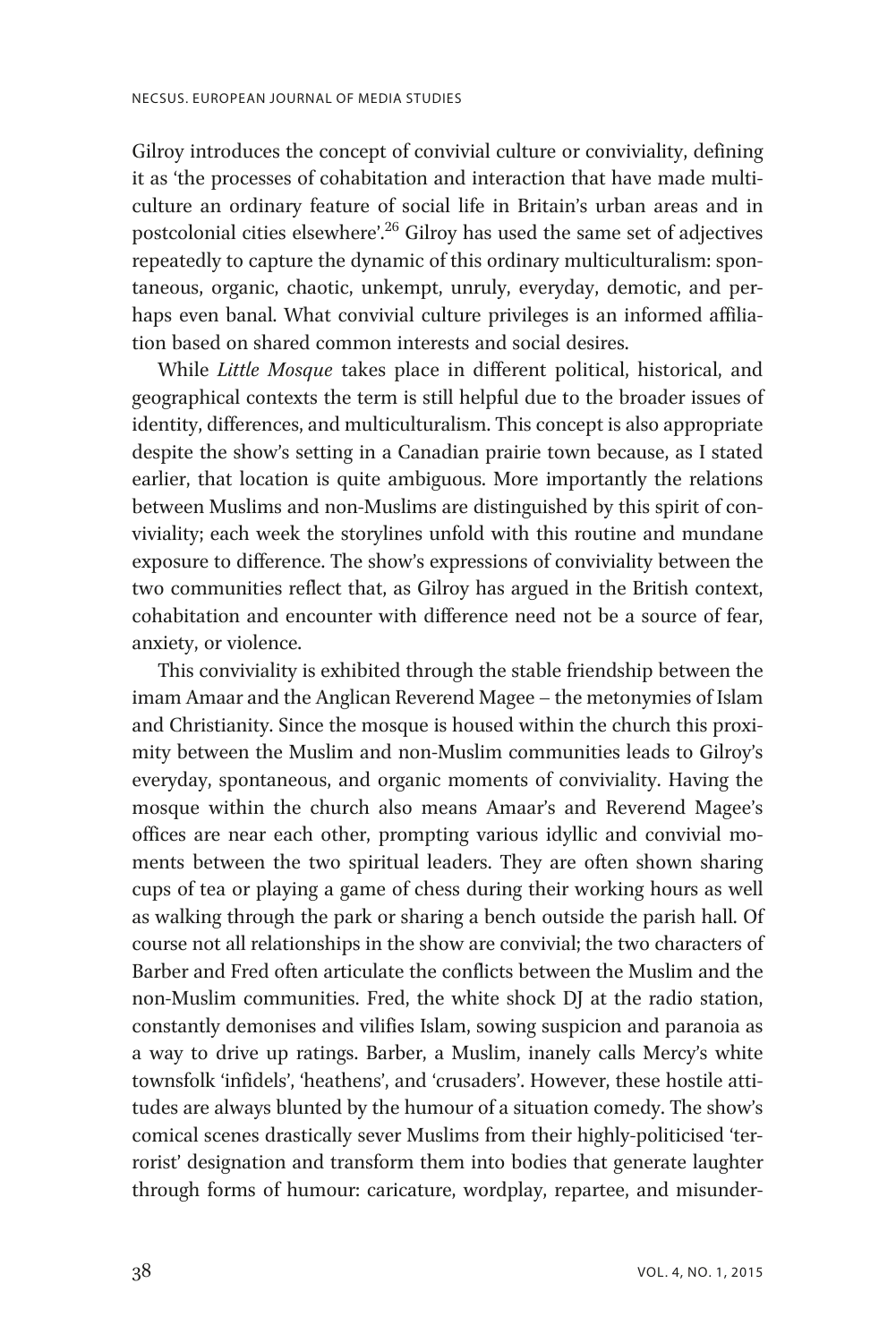standing. Muslim characters here are comical bodies, not menacing or victimised bodies.

One scene between the female characters exemplifies the process of negotiation that always leads to conviviality between the two communities. The scene occurs in the episode 'Swimming Upstream' in season one. After breaking her ankle following a fall the character Fatima is urged to take up aqua aerobics at the public pool as part of her rehabilitation. However, the swimming instructor turns out to be a man and she, as a Muslim woman, refuses to bare her swim-suited body to the male instructor – despite the fact that he is gay. After a failed attempt to convince the mayor to hire a female swimming instructor Fatima resorts to donning an Islamic swimsuit: a three-piece outfit with a hood, a tunic, and a pair of pants. Only her face, hands, and feet are visible.

The scene begins with a shot of the poolside showing the gay swimming instructor setting up the CD player for their aqua-aerobics class. This is followed by a close-up of a pair of dark-skinned legs (Fatima is Nigerian) limping into the swimming pool area. The camera then searches up to accentuate this fully-clad body, revealing it to be Fatima in her brightyellow swimming suit. This is followed by a medium shot foregrounding Fatima with two overweight white women in the background. Instead of being an object of ridicule in her funny suit or a sight of strangeness that triggers discomfort in the white townsfolk Fatima actually becomes the object of envy, as one of the white women says to her friend: 'I wonder



Fig. 3: A scene of convivial culture from 'Little Mosque' with Fatima, second from left, in her Islamic bathing suit.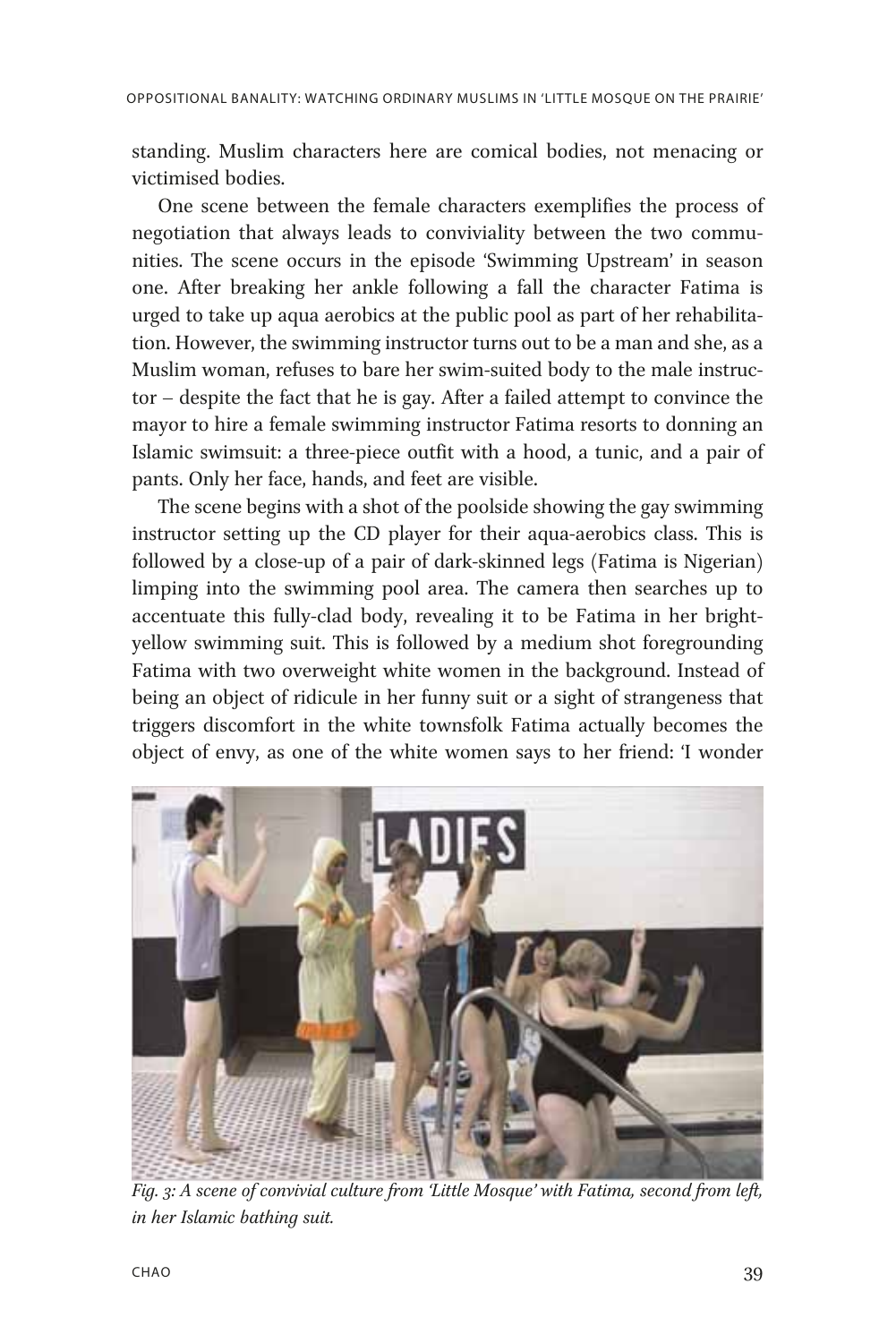where she gets that suit? It would really cover my cellulites.' For this fullsized white woman who earlier in the episode supported the idea of a female instructor as a way to evade male visual scrutiny this encounter with Fatima becomes a moment of female bonding and solidarity, as both are united in their desire to subvert the male gaze. This moment of solidarity then transitions to another encounter between Fatima and her gay aerobics instructor, who pays her a compliment: 'girl, about that get-up', he says while pointing at her swimsuit, 'you make that work'. The comment is well received as a close-up shot shows a smiling Fatima delighted by this praise. The scene finally ends in a boisterous vision of Gilroy's conviviality as Fatima follows women of various shapes and sizes, all swinging to salsa music as they descend into the pool for their aqua-fit class. This is the everyday convivial culture that according to Gilroy looks beyond differences and seeks cross-cultural solidarity and pleasures.

The show's rendering of multicultural relations is explicitly idealised, for conviviality is possible only because acceptable differences are being addressed. Those with extreme behaviours that encroach on the communal harmonious order are banished from the plot. For example, a woman in a burka appears in episode two of season two but disappears by the end of the programme after the controversial issue of the face veil is feebly addressed. In episode seven of season four radical Muslims join the mosque but are expelled when they frighten the Anglicans. Regardless, the close relations depicted between Muslims and non-Muslims are a substantial visual in the post-9/11 climate of Islamophobia. It is through conviviality that Little Mosque counter-poses abundant scenes that visually contest iconic images of hostility and atrocity, from American soldiers' treatment of Muslim detainees in Guantánamo Bay to the torture and humiliation of Iraqi inmates at Abu Ghraib. The show negates the interpretive grid of a clash between civilisations to pose model quotidian encounters between two communities. Perhaps the most subversive quality of convivial culture lies exactly in the show's everyday and mundane moments of friendships, spatial intimacy, and interdependence, utopian as they may be. These ordinary encounters between Muslims and non-Muslims create what Gilroy elsewhere calls 'a liberating sense of the banality of intermixture'. 27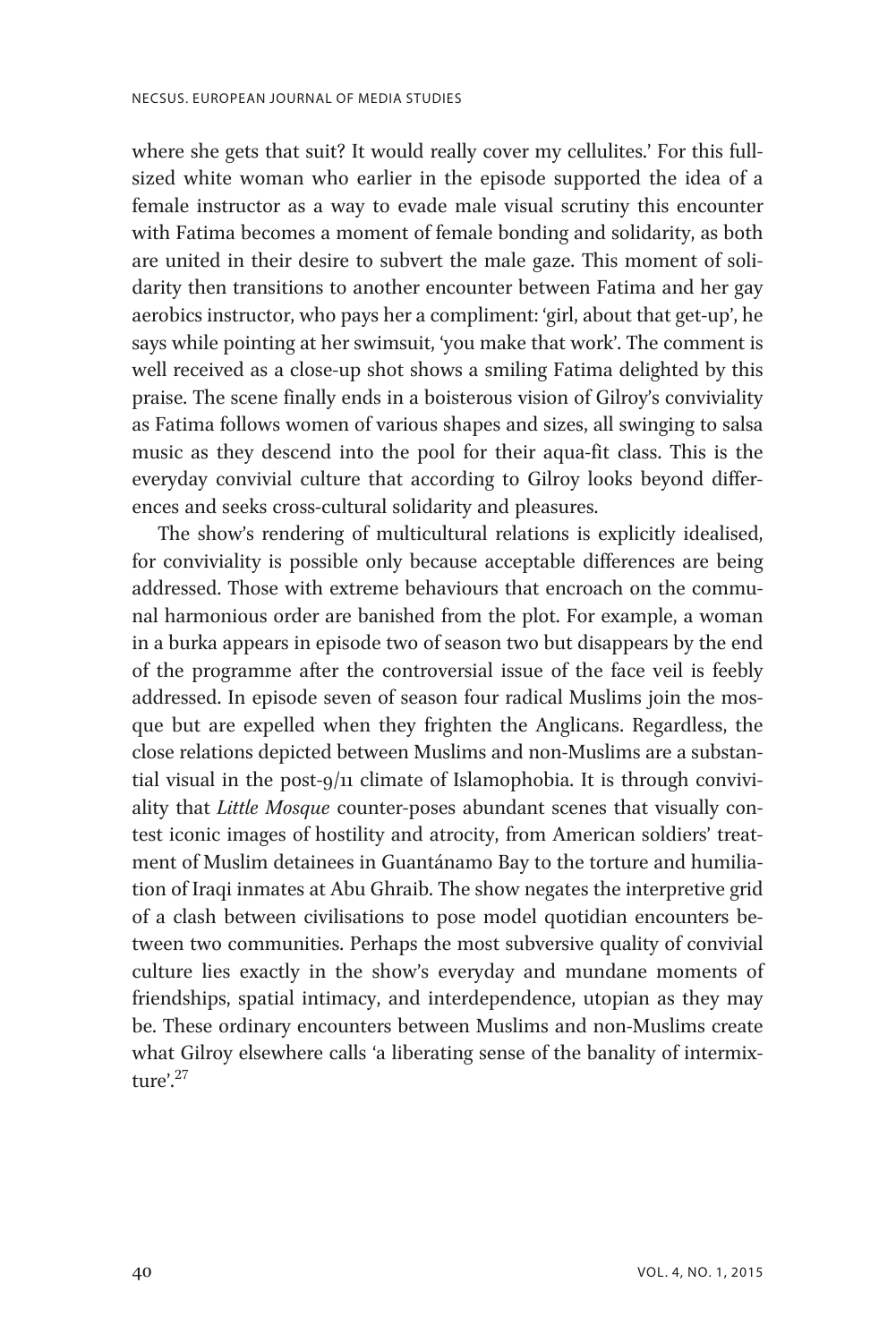# 6 From oppositional banality to banal opposition?

With the aid of situation comedy features Little Mosque offers congenial visions of Muslims as well as a familiar mode through which to see them. These fictional Muslims have escaped the dominant partition of television visibility that customarily identifies them through the modes of realism and violent events. Much is gained for Muslims in being made funny and banal, but something may also be lost. In its eagerness to remedy a belligerent post-9/11 visuality Little Mosque also has to render Muslim identities and Islam 'safe' and acceptable for a Western and later global audience. For Little Mosque belonging for Muslims and Islam in the West still rests on criteria of similitude, conformability, and recognisability. Islam in this comical world is sanctified rather than politicised, made comprehensible and validated solely through its general spiritual practices. The show embeds Islam and Muslim identities solidly within a religious framework and rarely broaches the subject of politicised Islam. This depoliticisation is the condition of its new visibility. But this stance is also extremely political, not least in the fact that national identity while not explicitly defined with distinct Canadian attributes still trumps Muslim identities, as assimilation is a requisite. Muslim characters who are not Canadian-born are shown assimilating quite successfully; the naturalisation of Fatima as a Canadian citizen is actually inserted into one episode's plot.

This process of national enfolding inadvertently steers Muslim characters toward that 'good Muslim' and 'bad Muslim' distinction so prevalent in post-9/11 and the war on terror discourses.<sup>28</sup> This 'goodness' is often pivoted on Muslims' Westernisation and their exhibition of patriotism, underlining the point that the reception of American/Canadian/British-Muslims – hostile or amicable – hinges on their loyalty to national civic life. The show has further solidified that line between a normal bill-paying and domesticable (Western) Muslim identity that reiterates and affirms democratic ideals and a deviant Muslim-ness that is politicised and radicalised. As Richard Johnson questions in a related context, ' ... we have to ask what would happen to them [Western Muslims] if they expressed dissent'.<sup>29</sup> The oppositional banality of Little Mosque threatens to become banal opposition when it showcases only images of Muslims that are deemed inoffensive and acceptable while reinforcing the normative criteria of a 'good' and 'normal' Muslim.

Another way to see this quandary is to ask what would a critically politicised representation of Islam look like? To begin it would extend beyond the strategy of normalisation and not efface the significance of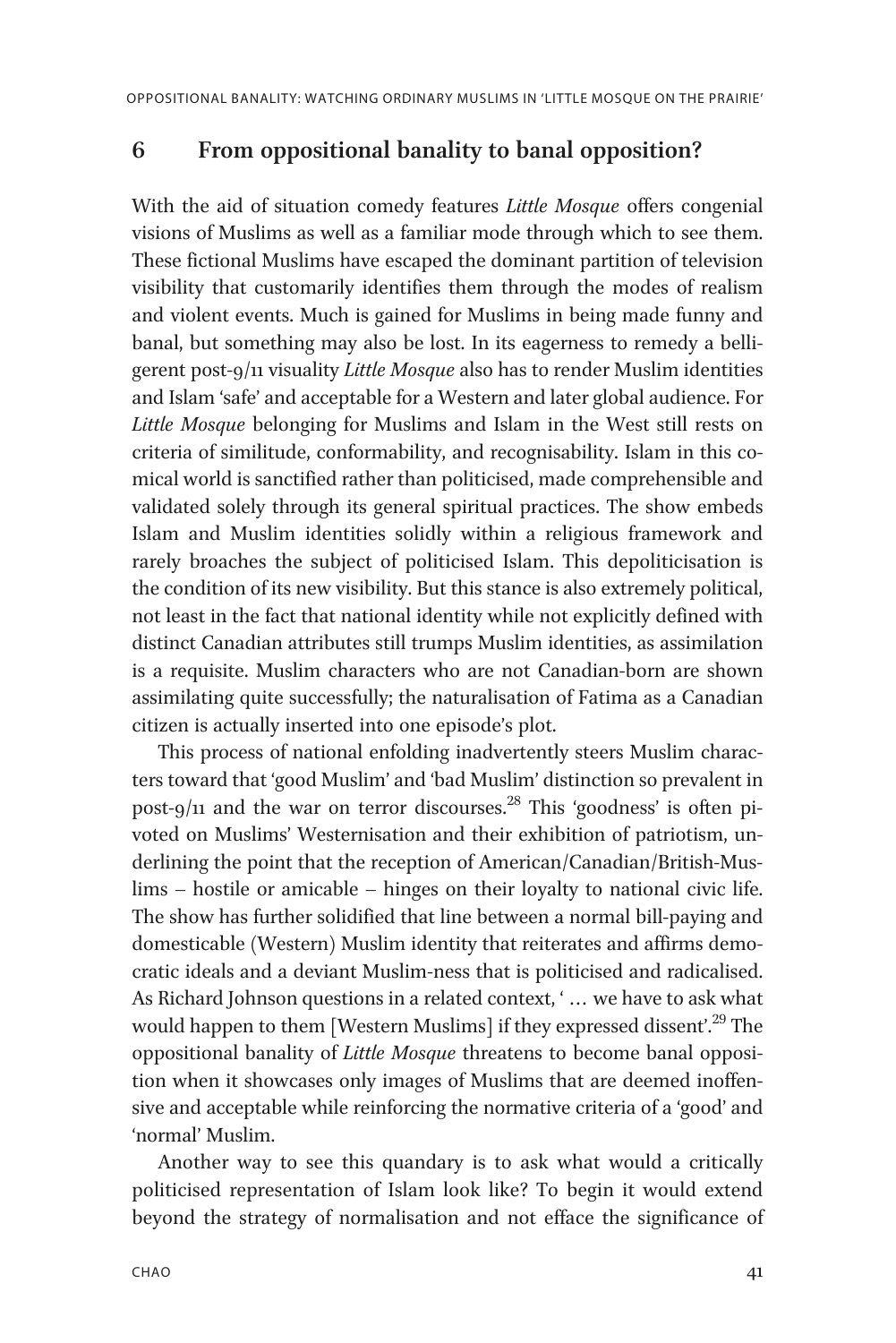social commitment and political participation in Islam. Scholars like Tariq Ramadan have detailed the debates, aims, justifications, and responsibilities for political and social involvement for Western Muslims both personally and collectively.<sup>30</sup> Rather than portraying an Islam emptied of political influence and impact it could articulate how Islamic principles inform political activities and decisions for Muslims and others. Such a representation could demonstrate how Islamic values such as charity/compassion, social justice, and custodianship might be relevant for public life when they challenge the hegemony of Western norms on issues such as corporate finance, defence, justice, human rights, ethics, governance, and the environment. $31$  It could do so not from the position of an alterity, the Other, falling back to an affirmation of Huntington's ideas of clashing civilisational differences, but as a critic from within, mindful of the historical relations between the Arab-Muslim world and the West. $32$ 

To be fair, by highlighting the everyday lives of Muslims Little Mosque inevitably has to confront some political issues. Yet when it does address contentious topics it always manages to circumvent and manoeuvre its way out precisely at the juncture when the faith's essentials might serve as a critical tool and not just echoes of accepted norms. No doubt a politicised representation is more easily imagined than accomplished in reality given the political sensitivities of our present moment. Little Mosque has brought to light the quagmire: too much politics and it would attract controversy and condemnation, as politicised Islam is often viewed through newspaper headlines of radicalisation, extremism, and terrorist violence; but too little politics and criticality and it would forgo an opportunity to engage politically. In the end the show's global success is secured through its achievement of non-provocation and normalisation of Muslim identities. When this is accomplished visually it adopts an oppositional stance against the previously-hostile visual legacy. However, it also reveals that these identities can be made ordinary only because they are shown to be compatible with a Western and secular worldview. In the process the show reinforces Western secular hegemony rather than problematising it. Visual dissent is what Little Mosque has achieved and there lies the limit of its opposition; this resistance does not exceed the threshold of audiences' comfort level, which is always informed by their familiarity and expectations of the resolution and happy ending of a situation comedy. Ultimately it is the genre that becomes both liberating and constricting as the show highlights how the situation comedy is often considered to be both conservative and progressive.<sup>33</sup> In its limited but cheerful way Little Mosque has facilitated a freer visuality and imagination to engage with Muslim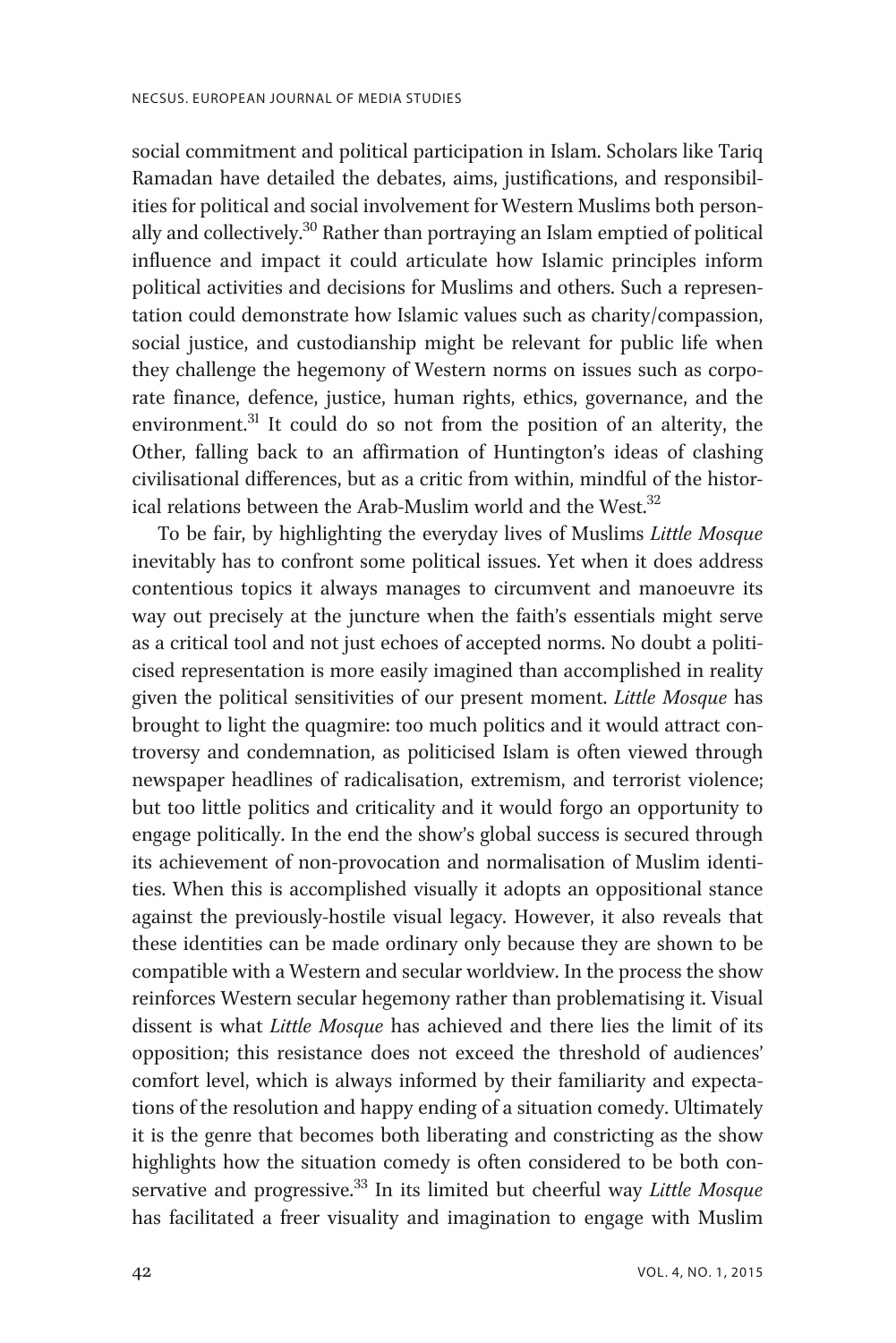bodies and Islam, paving the way for other forms of intervention into these questions of identity, integration, and representation, whether on television or beyond.

# 7 Acknowledgments

I would like to thank Deborah Cherry, Marieke de Goede, Jaap Kooijman, and Jan Teurlings for their insightful comments on earlier drafts of this article.

# References

- Abrahamian, E. 'The US Media, Huntington and September 11', Third World Quarterly, Vol. 24, No. 3, 2003: 529-544.
- Aguayo, M. 'Representations of Muslim Bodies in The Kingdom: Deconstructing Discourses in Hollywood', Global Media Journal (Canadian Edition), Vol. 2, No. 2, 2009: 41-56.
- Bakhtin, M. Rabelais and his world. Bloomington: Indiana University Press, 1984.
- Bal, M. 'Visual analysis' in The Sage handbook of cultural analysis edited by T. Bennett and J. Frow. Los Angeles: Sage, 2008: 163-184.
- Buck-Morss, S. Thinking past terror: Islamism and critical theory on the left. London: Verso,
- Byers, M. 'Speaking About the Nation: Critiques from the Canadian Margins', Critical Studies in Television, Vol. 6, No. 2, 2011: 141-153.
- Cañas, S. 'The Little Mosque on the Prairie: Examining (Multi) Cultural Spaces of Nation and Religion', Cultural Dynamics, Vol. 20, No. 3, 2008: 195-211.
- Carnevale, F. and Kelsey, J. 'Art of the Possible: An Interview with Jacques Rancière', Artforum, March 2007: 256-269.
- Creeber, G (ed.). The television genre book. London: British Film Institute, 2008.
- Creekmur, C.K. 'The sound of the "war on terror"' in Reframing  $g/$ n: Film, popular culture and the 'war on terror' edited by J. Birkenstein and A. Froula. New York: Continuum, 2010: 83-93.
- Cummings, M.S. 'The Changing Image of the Black Family on Television', Journal of Popular Culture, Vol. 22, No. 2, 1988: 75-85.
- Dakroury, A. 'CBC's Little Mosque on the Prairie: Just a "Little Masquerade"?', Media Development, No. 3, 2008: 42-46.
- Fleras, A. The media gaze: Representation of diversities in Canada. Vancouver: UBC Press, 2011.
- Gafaïti, H. '"Hyperculturization" after September 11: The Arab-Muslim World and the West', Sub-Stance, Vol. 37, No. 1, 2008: 98-117.
- Gilroy, P. Postcolonial melancholia. New York: Columbia University Press, 2005.
- Huntington, S.P. 'The Clash of Civilizations?', Foreign Affairs, Vol. 72, No. 3, 1993: 22-49.
- Husain, S (ed.). Voices of resistance: Muslim women on war, faith and sexuality. Emeryville: Seal Press, 2006.
- Johnson, R. 'Defending Ways of Life: The (Anti-) Terrorist Rhetorics of Bush and Blair', Theory, Culture & Society, Vol. 19, No. 4, 2002: 211-231.
- Karim, K.H. 'American media's coverage of Muslims: The historical roots of contemporary por-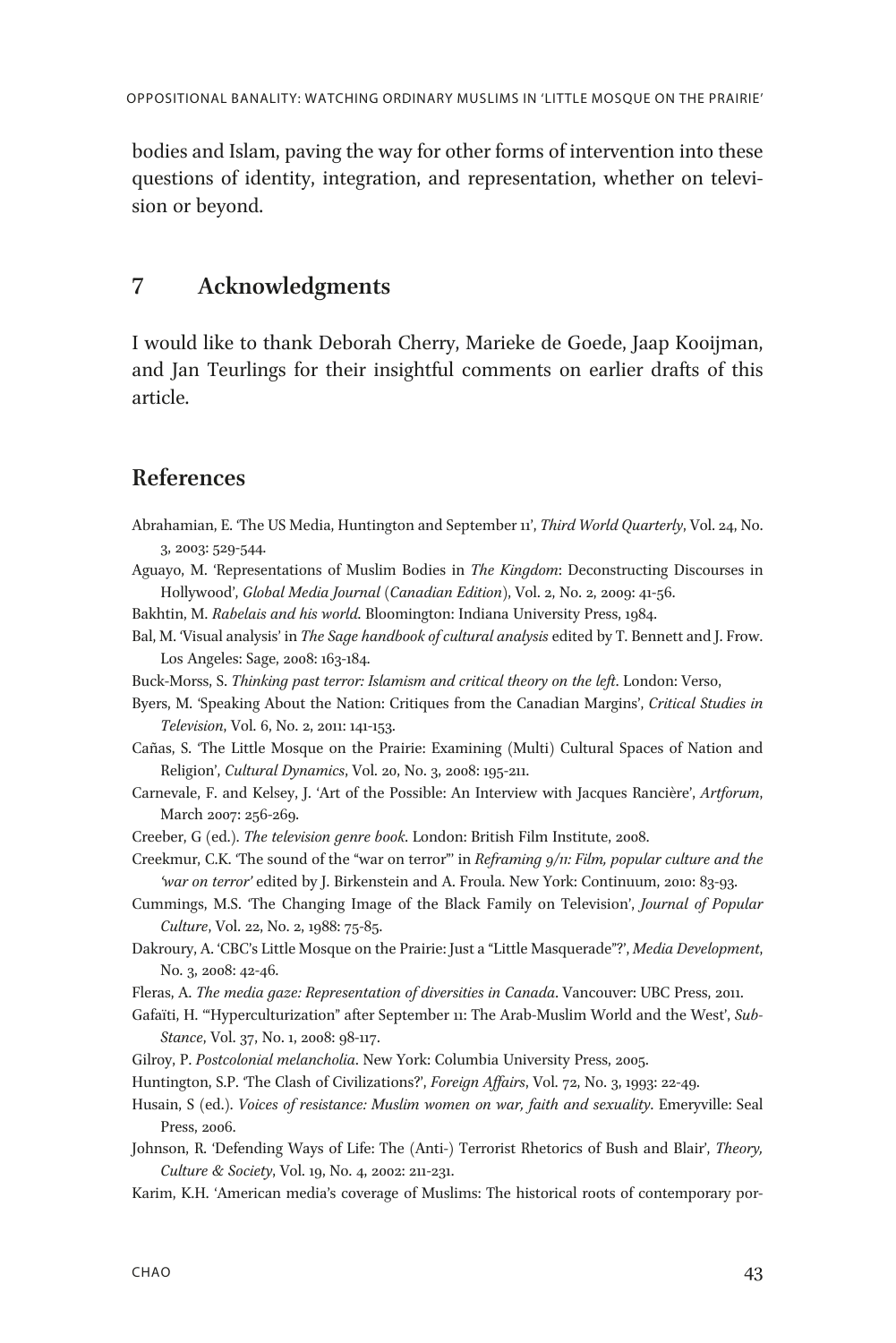trayals' in Muslims and the news media edited by E. Poole and J.E. Richardson. London: I.B. Tauris, 2006:116-127.

- Mamdani, M. 'Good Muslim, Bad Muslim: A Political Perspective on Culture and Terrorism', American Anthropologist, Vol. 104, No. 3, 2002: 766-775.
- Mason, C. 'Muslim Sitcom Off to a Big Start in Canada', International Herald Tribune, Electronic version, 15 January 2007.
- Mastro, D.E. and Greenberg, B.S. 'The Portrayal of Racial Minorities on Prime Time Television', Journal of Broadcasting & Electronic Media, Vol. 44, No. 4, 2000: 690-703.
- Mishra, S. '"Saving" Muslim Women and Fighting Muslim Men: Analysis of Representations in The New York Times', Global Media Journal (American Edition), Vol. 6, No. 11, 2007: 1-20.
- Morey, P. and Yaqin, A. Framing Muslims: Stereotyping and representation after 9/11. Cambridge: Harvard University Press, 2011.
- Morreale, J (ed.). Critiquing the sitcom: A reader. Syracuse: Syracuse University Press, 2003.
- Nacos, B.L. and Torres-Reyna, O. Fuelling our fears: Stereotyping, media coverage, and public opinion of Muslim Americans. Lanham: Rowan & Littlefield, 2007.
- Neale, S. and Krutnik, F. Popular film and television comedy. London: Routledge, 1990.
- Poole, E. and Richardson, J.E (eds). Muslims and the news media. London: I.B. Tauris, 2006.
- Ramadan, T. Western Muslims and the future of Islam. Oxford: Oxford University Press, 2004.
- Rancière, J. Dis-agreement: Politics and philosophy. Minneapolis: University of Minnesota Press, 1999.
- \_\_\_\_\_. The politics of aesthetics: The distribution of the sensible. London: Continuum, 2004.
- \_\_\_\_\_. The emancipated spectator. London: Verso, 2009
- Said, E.W. Covering Islam: How the media and the experts determine how we see the rest of the world. London: Routledge and Kegan Paul, 1981.
- \_\_\_\_\_. 'Orientalism Once More', Development and Change, Vol. 35, No. 5, 2004: 869-879.
- Semati, M. 'Islamophobia, Culture and Race in the Age of Empire', Cultural Studies, Vol. 24, No. 2, 2010: 256-275.
- Shaheen, J.G. Reel bad Arabs: How Hollywood vilifies a people. New York: Olive Branch Press, 2001.
- Stabile, C.A. and Kumar, D. 'Unveiling Imperialism: Media, Gender and the War on Afghanistan', Media, Culture & Society, Vol. 27, No. 5, 2005: 765-782.
- Tripathy, J. 'What is a Terrorist?', International Journal of Cultural Studies, Vol. 13, No. 3, 2010: 219- 234.

# About the author

Jenifer Chao is a visiting post-doctoral researcher at the Photographic History Research Centre at De Montfort University, Leicester. Her current research project examines various transnational visual representations connected to China's latest round of economic developments in Africa.